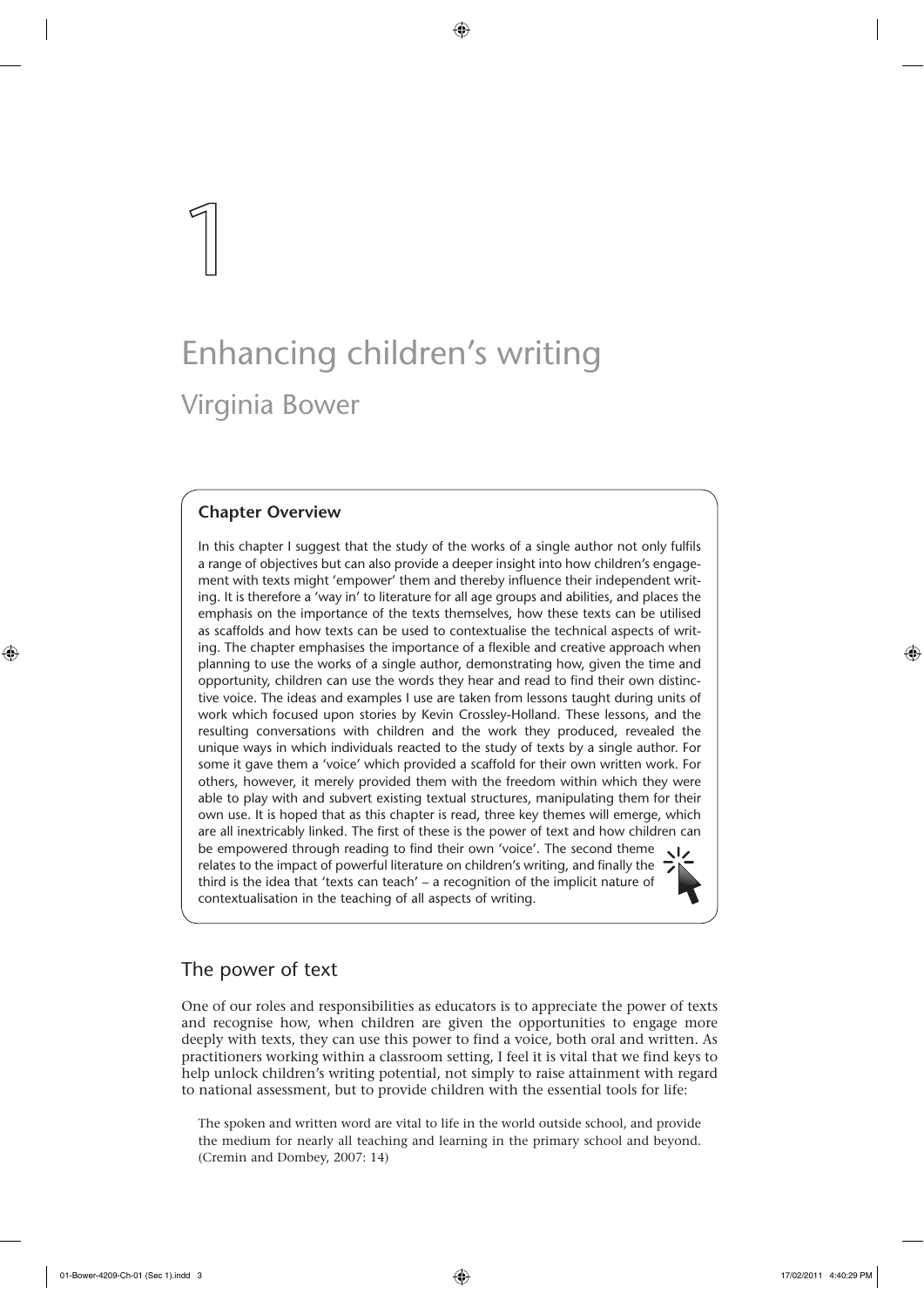It is often said that reading and writing are inextricably linked, developing in children as 'a holistic package' (Flynn, 2007: 143). A general assumption might be that 'what children write reflects the nature and quality of their reading' (Barrs and Cork, 2001: 35). It could therefore be concluded that the better the reader, the better the writer. Martin (2003) recognises that children are labelled as strong or weak readers and suggests that the focus should be placed more on whether a reader is *experienced* or *inexperienced* in relation to reading and that it is this which will impact on writing. He questions whether the difficulties connected with raising writing standards are based on children not reading *enough*:

They are not experienced enough as readers to write like a reader. (Martin, 2003: 15)

It is therefore essential that pupils have the opportunity to hear, and read for themselves, a wide range of texts from the chosen author, so that they are able to become 'experienced' readers (even if only within this narrow field). One of my concerns with using a single author was that some children might not enjoy the work of Kevin Crossley-Holland and would therefore be subjected to literature which did not interest them. (Fortunately, this never emerged as an issue, as the children thoroughly enjoyed the literature.) Although there is no guarantee that the work of a particular author will engage and stimulate an entire class of pupils, there are a number of strategies you can employ to promote an appreciation of the chosen author:

- Select an author who has the potential to inspire and engage young readers and find websites/magazine articles/autobiographies and biographies relating to the author so that children can get to 'know' them.
- Choose an author who has written a wide selection of books, including short stories (which could be translated for children with English as an additional language), picture books and, illustrated stories, where the words are reinforced with powerful images enabling all children to access the meaning more easily, and more complex and demanding stories to engage the more able.
- v Choose texts which are strong models for children's own writing, where the author's voice permeates the pages and where language is used effectively.

During a single author study, children need to be immersed in a wide range of highquality literature, within which familiar themes, rhythms, structures and linguistic patterns can be identified and explored. I chose Kevin Crossley-Holland, not only because of the range of literature he has written, but because I consider his stories to be 'strong' and 'powerful'. To define this type of text might be to see them as those which 'challenge and make demands on readers; they require readers to become active and involved in the world of the text' (Barrs and Cork, 2001: 36). This activity and involvement can be further encouraged by reading aloud – 'bringing the text alive and lifting it off the page' (Barrs and Cork, 2001: 72) – and this is a vital ingredient of successful and creative literacy teaching and learning. When I talked to children in my class about this, they specifically referred to *my* voice – the voice of the reader of the stories, '*We love it when you do the voices!*' They felt that having the stories read *to* them helped them with their writing; one child explained this as follows:

Well, you say good words and you speak the persons out and you describe the setting.

According to Barrs and Cork, reading aloud to children allows them to 'take on the whole feeling and rhythm of a text' (Barrs and Cork, 2001: 116) and it is possible that when this child says 'and you speak the persons out' he means that the characters are made real by the very act of reading their words aloud. Being able to hear these voices is seen by some as having a significant impact on children's writing:

01-Bower-4209-Ch-01 (Sec 1).indd 4 17/02/2011 4:40:29 PM

⊕

⊕

◈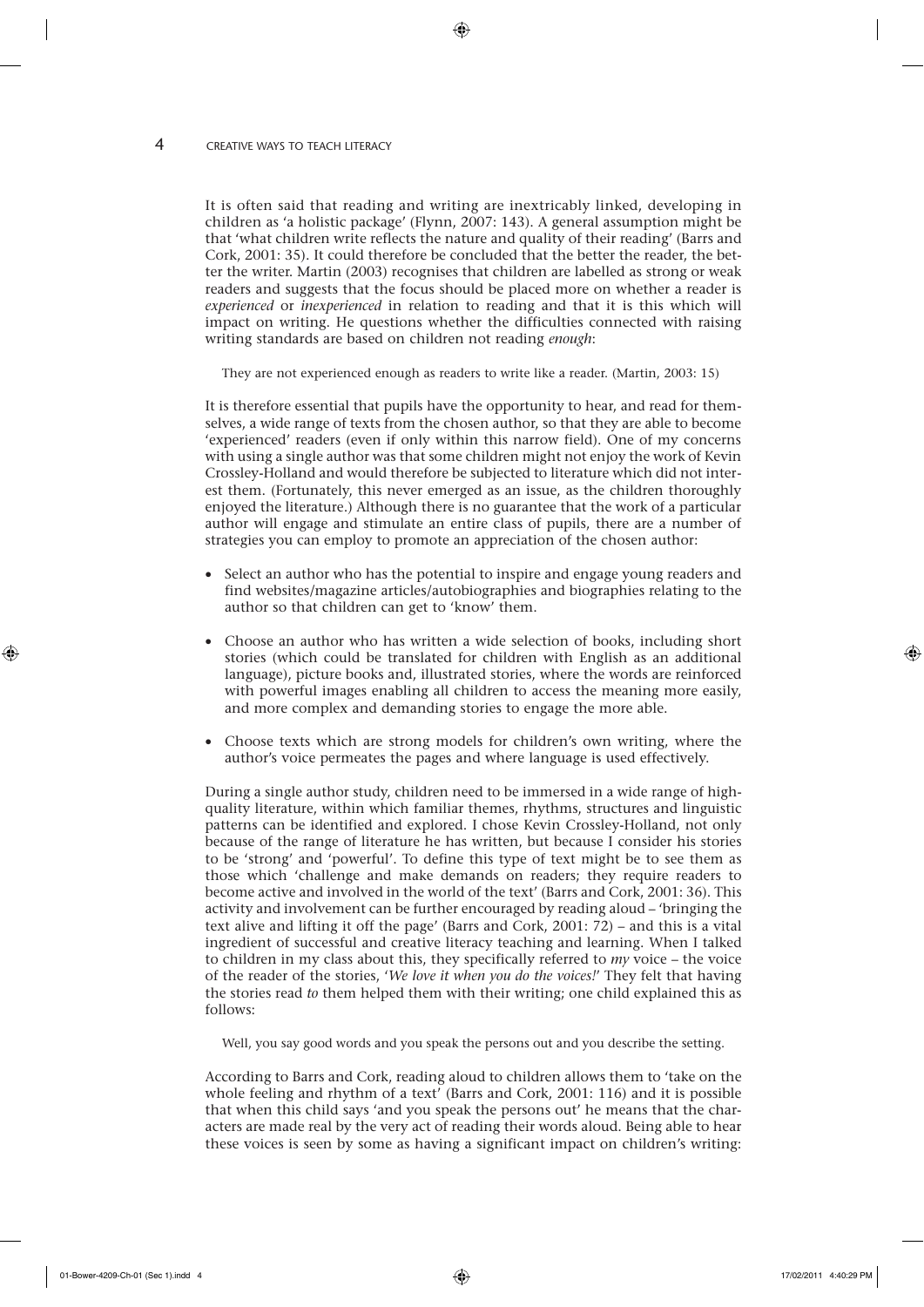'Our written voices are intimately linked to the oral voices of others' (Grainger et al., 2005: 25). The 'voice' might be the voice of the author, that of his characters, the voice of the person reading aloud, or perhaps the child's own voice inside their head which reflects the material of the text. The oral text can facilitate a 'way in', providing 'the stimulus and motivation to explore printed texts' (Reedy and Lister, 2007: 5) and makes the young *writer* considerate of potential *readers* of their own work. In this way, they can be made aware of the communicational implications of their own writing, that they are writing for an audience for whom the text needs to make sense and who need to be stimulated.

It is a vital that you, in your role as teacher, are aware of the considerable impact that reading aloud can have upon children and therefore it is a skill that needs developing. Here are some important issues to consider when reading aloud:

- Wherever possible, choose texts which you enjoy your reading will be much more animated!
- v Use a range of voices for different characters so that children are aware of who is speaking at any time. This does not mean that you have to be able to speak in different accents (I am hopeless with this!) – you can make your voice higher or lower, louder or softer, bossy or mild, etc. I was always amazed when children asked me to 'do the voices' because I did not feel that I was particularly skilled in this area, but the small changes I made to my voice clearly made a big difference to the children's understanding and enjoyment
- Practise in advance so that you feel confident with the material and can choose places where you might pause or ask the children to predict or perhaps introduce some process drama to explore a particular aspect of the story

## The impact of powerful literature on children's writing

According to Benton and Fox:

Writing and reading are indivisible. The writer's sense of audience and the reader's sense of textual voice complement each other and form a social bond. (Benton and Fox, 1985: 20)

If this is the case, then literature could be seen as the key to quality writing. Children need access to what Margaret Meek would describe as 'texts that teach' (Meek, 1988). These kinds of texts provide a model of quality language and composition, while allowing the reader opportunities to interpret the text in their own very personal way. In my discussions with children following reading aloud sessions, they would often quote directly from the text they had been listening to. In one particular instance, a child recited the phrase 'slice of moon' from a Crossley-Holland story, because this use of language had appealed to her*.* However, when the child then went on to complete a piece of writing linked with the story she had heard, rather than just reproducing the phrase, she manipulated and reinterpreted it to satisfy her own requirements (see below).

She looked back to see if Storm was still there but no he had disappeared but yet the slim slice of moon had not changed position! It seemed she hadn't moved till Storm arrived! But where did Storm go?

The insertion of the word 'slim' has two effects, it subtly alters the meaning of the sentence and it uses alliteration to lend the sentence cadence. This indicates an

€

⊕

♠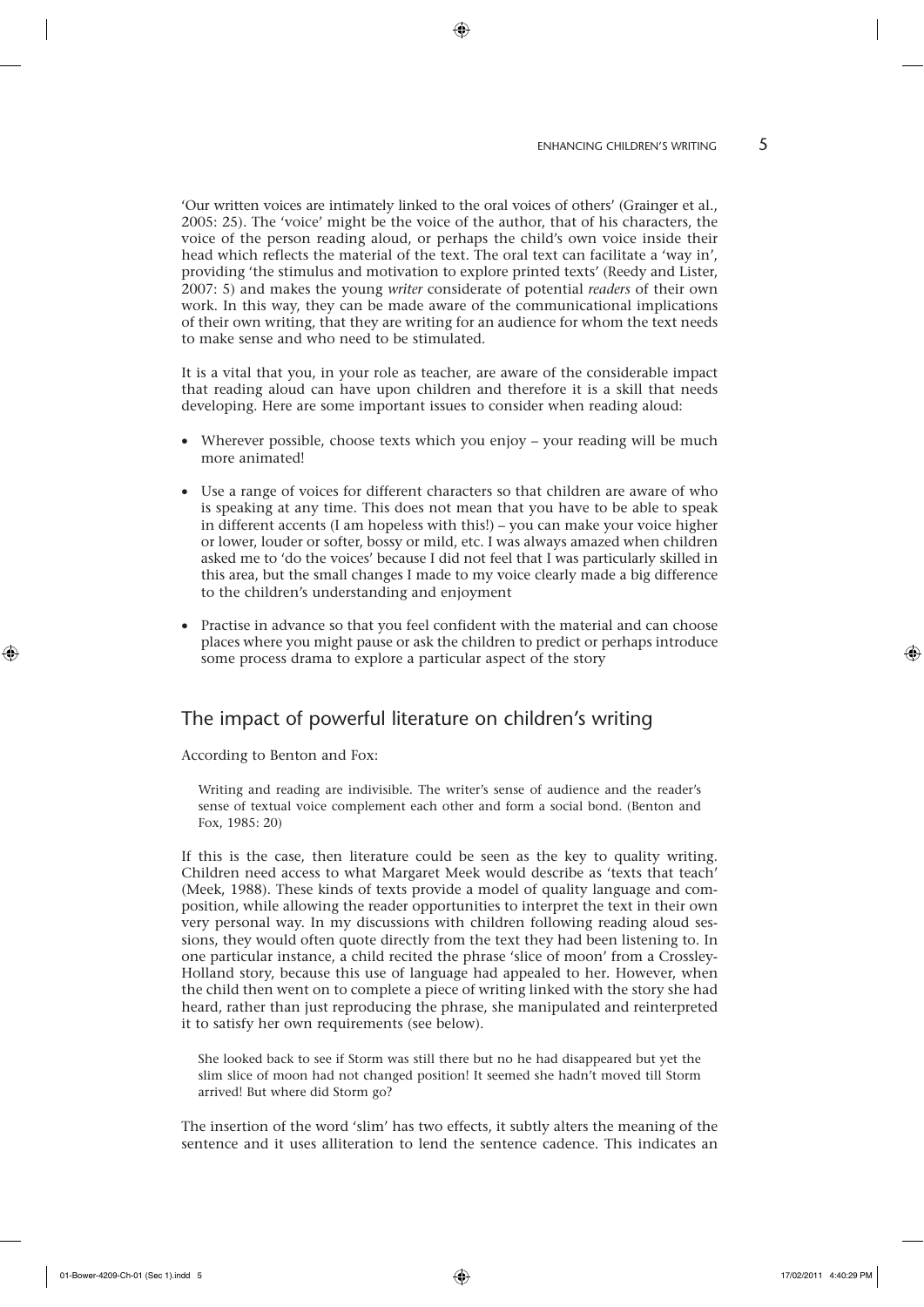ability to recognise the prosodic element within written composition and points towards a growing awareness of the power of language and the personal power imbued upon an author as they take control over somebody else's words. The ideas and writing have clearly been influenced by the language of Crossley-Holland, providing the child with the necessary literary equipment to enable her to transform her knowledge and produce her own original creation.

A single-author study should ensure that children have constant exposure to highquality texts. It is also vital to leave time to discuss what they have heard or read for themselves and to make any relevant links to their own life experiences. As a result of these strategies you should start to notice some significant influences upon their writing. These might include any or all of the following:

- v *Hearing your own voice (as the reader) in their written words.* This can be quite disconcerting! If, for example, you have allotted a 'gruff' or 'squeaky' voice to a particular character, young writers will often use this in their direct speech, i.e. 'Help!' she cried in a high-pitched squeaky voice.
- v *Hearing the voices of the characters within the narrative.* If the texts used are of a high quality with well-drawn characters with whom children can relate, then you will 'feel' their presence within children's writing.
- v *Hearing their own very personal and unique voice, reflecting their experience of life.* If children have the opportunity to identify and discuss any links between the literature presented and their own lives, this will emerge through their writing. I shall explore this further below.

To create effective and meaningful pieces of writing, children need to draw upon their own experiences and link these with what they have read. The example below shows a good example of this. This piece of writing was based on the short story 'Wrestling' by Crossley-Holland.

Princess Sophie was having a stroll around the castle when she realised she was very lonely. Her fiancée Dan, a football player, had gone to Manchester for a huge football tournament; this meant a lot to Dan because he could become very famous but nothing in the world even a football tournament would let Dan stop getting married to his beautiful fiance! Sophie! He promised Sophie he would be back in time for a fantastic wedding!

Crossley-Holland's story opening is very brief, merely setting the scene with little detail. This child's version, in contrast, fills in the gaps left by the original author, in a way which evidently pleases her as she examines the emotions experienced by the main character and the reasons behind their loneliness. This detail serves several purposes. It allows the writer to add an extra character to her narrative, who, although he never appears, provides the reason for the Princess's loneliness and adds an element of romance to the tale. Not only this, by making this character a famous footballer, the writer is also modernising and updating the original version, attempting to appeal to a wider audience with subject matter which is relevant and popular, linking fantasy and real life:

transformations from life are a part of most stories they tell. (Fox, 1993: 16)

Using football as the key theme shows that the child has thought ahead to the main part of her narrative, where, instead of wrestling, the animals have to score goals to decide who is to live with the Princess in the castle. The original story has provided the means by which the child has been able to plan ahead; she was aware of the main theme of the original tale and that her story should echo this theme. However, she also knew that she needed to find her own voice within the new

⊕

⊕

# €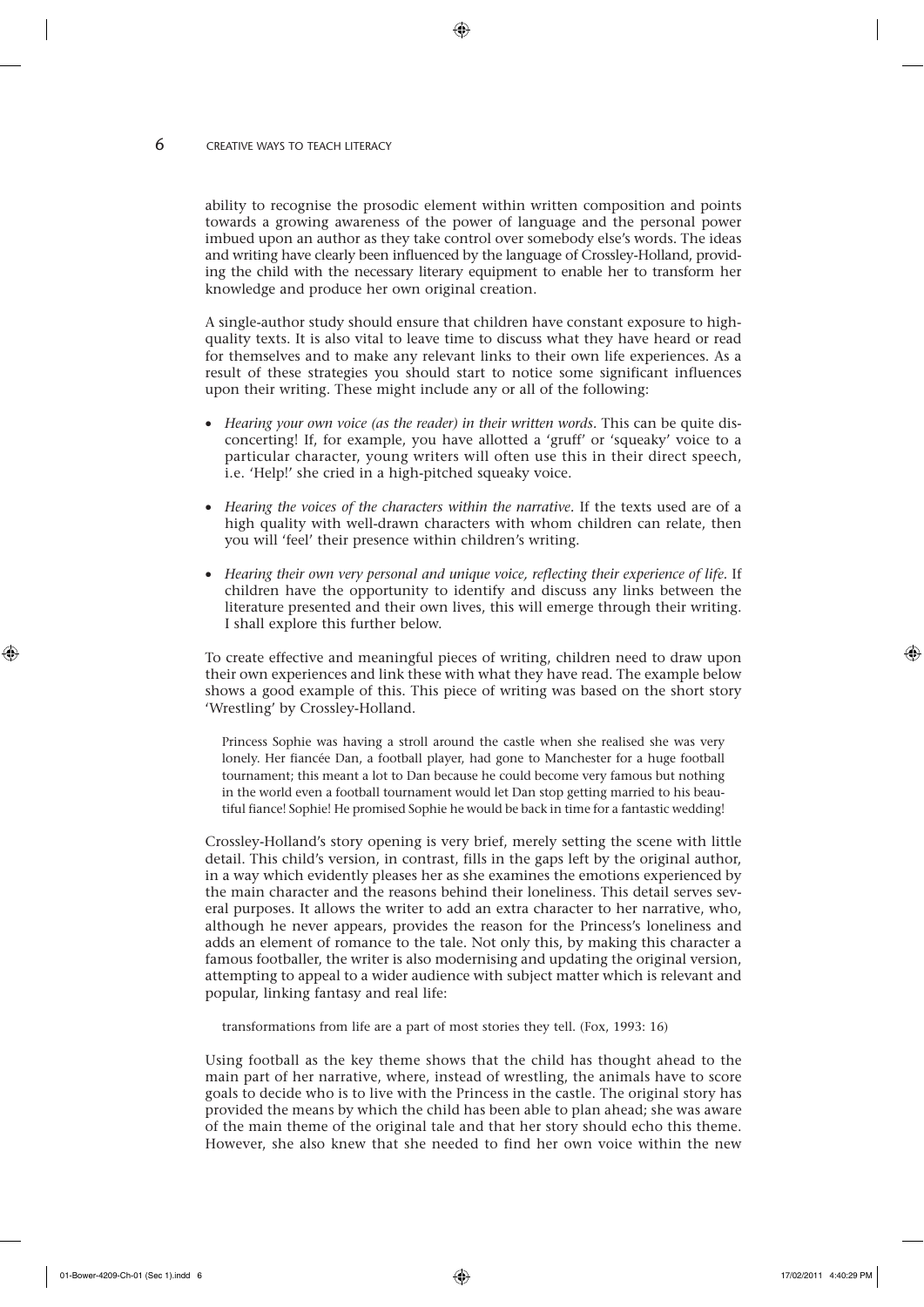narrative; the original story has provided a platform from which she has been able to develop this voice.

◈

By creating their own versions of stories, developing writers are able to produce what Ellis and Mills (2002) describes as a 'scripted' story, using an existing narrative, changing various elements and making it their own. Lamott (1994) describes the adoption of the style of an author as a useful 'prop' which a writer borrows until it has to be returned:

And it might just take you to the thing that is not on loan, the thing that is real and true, your own voice. (Lamott, 1994: 195)

To reinforce the powerful nature of texts, it is good practice to *re-read* stories where possible, to enable the children to 'soak up' the language and rhythms which are a significant aspect of a writer's style. Following a re-reading, I would find that children were able to remember whole sections of text and they appeared to retain them for a long time afterwards, providing them with prompts and support with their own writing. Fox (1993) believes that prosodic features – for example, repetition and rhyme – have more influence over narrative structure than the plot and certainly the repetitive nature of many of Crossley-Holland's stories influenced the children's own writing. I would like to illustrate this with one particular example.

One of the pupils in my class, despite enjoying stories and being read to, always struggled when faced with a writing task and would often sit for long lengths of time producing little or nothing on paper, if not supported. When she did put pen to paper, it was often followed by copious amounts of erasing and starting all over again. During this unit of work, however, the child produced three pieces of writing which far exceeded her normal attempts. All three compositions contain references to the original texts, whether they be direct 'liftings' or connected closely either by style, language or content. When she was asked to write in the style of Crossley-Holland the child was clearly able to find a narrative voice which echoed the literature of the author, indicating that she was strongly influenced by the literature she had experienced. However, there is more to this influence than merely her ability to adopt the features of Crossley-Holland's work. It would appear that this influence acted as a catalyst for her own ideas. The following extract below is taken from her final piece of writing in the unit of work, where the task was to write a sequel to a story called 'Storm':

'I'm going in the car are you coming with me or not' shouted Dr Grant when Annie was half way down the road. Annie jumped eagerly into the car and relaxed for the first time that night. In a twinkling they'd crossed the ford and got to the house. Just before Willa had her baby! 'What a night!' said Annie.

This extract is the last paragraph of the child's sequel. The first paragraph contains many references to the original text, including some direct quotes. The extract above, however, is very different. The child's own voice is beginning to emerge with the clever use of words such as 'jumped eagerly' to reveal a character's state of mind. The phrase 'in a twinkling', although not original from a world-view, does not originate from Crossley-Holland's story and is effectively used by the writer to signify the short lapse of time which has passed. The final phrase – '"What a night!" said Annie' – reveals an appreciation of how the character would have been feeling and in just three words expresses a depth of understanding which is quite extraordinary. In this extract, the child has transcended her earlier dependency upon the literature she has been read and has found the confidence to find her own voice. She has overcome the writing 'block' which had prevented her in the past from producing writing which met her own exacting standards.

⊕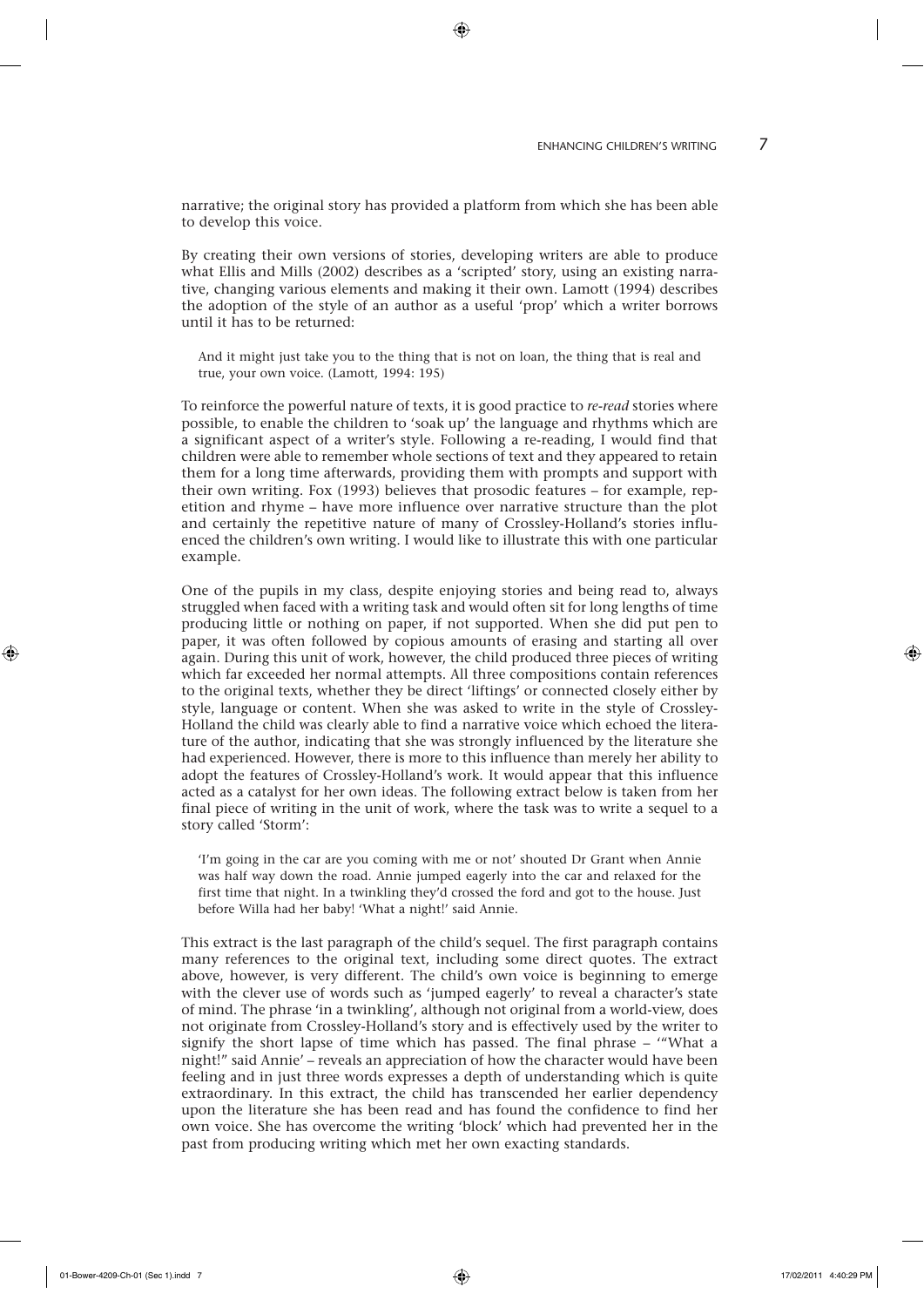## The importance of contextualisation

Rosen (1989) believes that children's perceptions of 'good' writing (gained undoubtedly from teacher and other adult expectations) can prevent them from writing because they are concerned that they cannot fulfil this expectation. I would concur with this, and I believe that this perception is exacerbated when the more technical aspects of writing are taught in a decontextualised way. As a result of this 'discrete' teaching, children might see 'good' writing as that which contains particular literary turns of phrase or conventions such as the effective use of adjectives, adverbs, similes or metaphors, without realising that the manner in which these devices are used is crucial to producing effective writing. Because of the nature of a single-author study, it should be possible to teach the technical aspects of writing through the many and varied texts which have been selected. During my own teaching, I was determined to do just that and yet, as you will see from the discussion below, the results were very mixed.

€

Here is a piece of writing produced during the single-author unit of work:

'Oh my, this storm surely can't get any worse' said Annie. She shivered. She was as cold as Antarctica and the rain was slashing her face. When Annie caught her breath she tearfully rang the doorbell. No answer. She tried again. Still no answer. She slammed her fist on the door and Dr Grant's wife opened the pale green door!

When I read this piece, I could hear the child's own narrative voice permeating through the language and style, and his use of short sentences to build tension reflects the way in which Kevin Crossley-Holland often creates his effects. These aspects pleased me! What was interesting, however, was his explicit use of specific literary conventions – the simile relating to Antarctica, the use of the adverb 'tearfully', the adjectives to describe the door – all of which seemed to indicate that the writer was very conscious of what could be seen as 'school expectations' and which, for me, learnt the piece a rather contrived air.

When asked what effect the story reading had had upon his own writing, the child commented predominantly on the technical aspects of the literature studied, as opposed to the storyline, characters or other textual features. Perhaps he believed this was what I as teacher wanted to hear – after all it was I who would be marking his work!

Frater (2004) suggests that the gap between reading and writing has been exacerbated by the explicit teaching of grammar and the mechanical aspects of writing. He believes that the enriching experience of the reading of powerful texts may reduce the need for more formalised teaching. My project revolved around the use of powerful texts and the contextualisation of any teaching relating to the writing process. Despite this, at times the children's writing reflected a desire to include what could be perceived as specifically taught conventions in order to produce work which conformed to the notion of 'good' writing. This made me aware that, however powerful the text, the role of the teacher and how they choose to use texts is crucial and the importance of embedding the technical aspects of the writing process within a whole text framework cannot be overstated. In this way, it is hoped that young writers do not lose the all important focus on composition and producing writing which provides enjoyment and satisfaction.

Here are some ideas to promote children's writing which reflect the original thoughts of the writer and yet address the need to teach the technical elements of the writing process:

⊕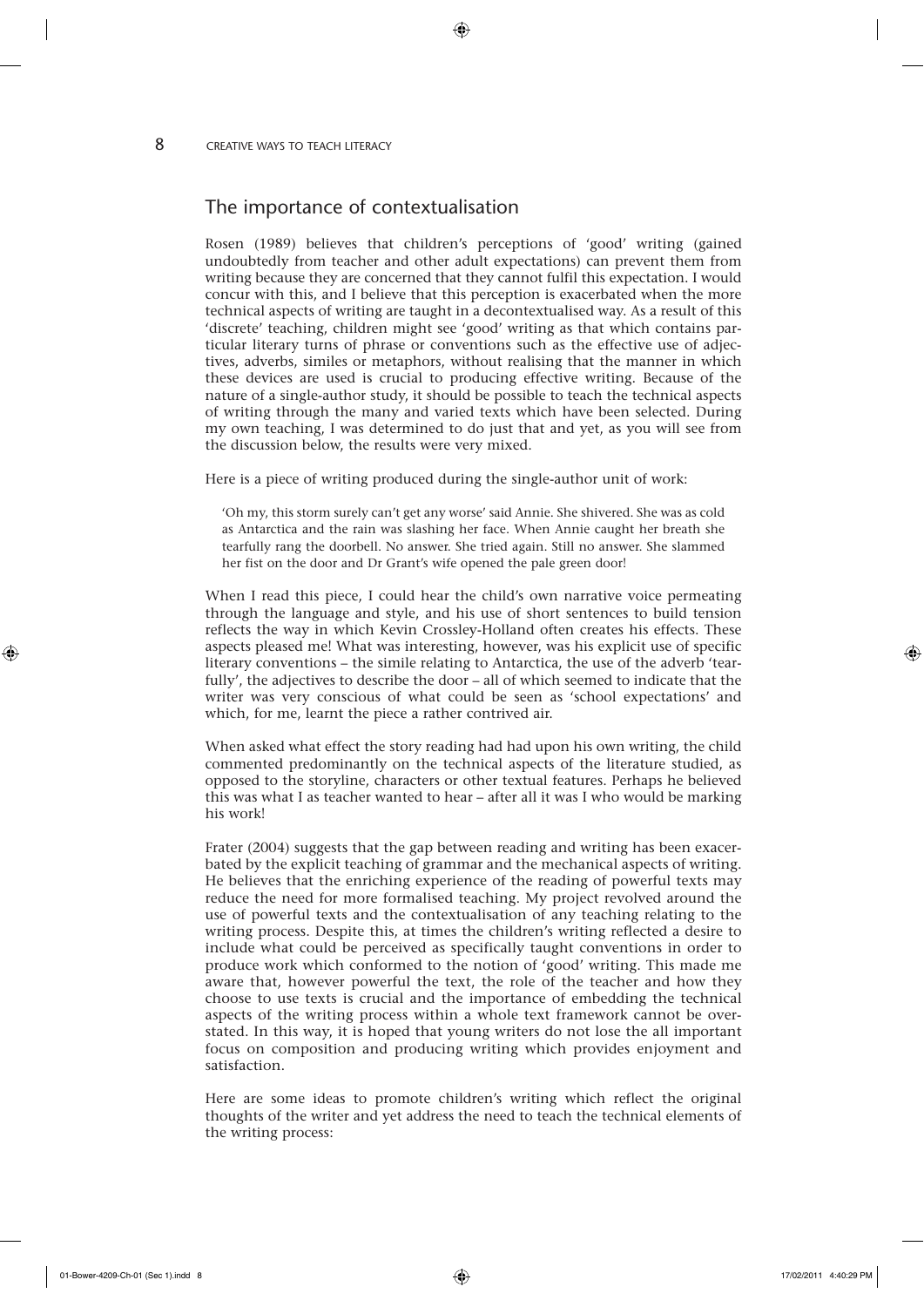Select high-quality texts which (a) use a wide range of language effectively; (b) demonstrate a range of punctuation which impacts upon how the text is read and (c) have strong structures which children can use as models for their own writing.

€

- Have a good knowledge and understanding of the texts you are going to use. This will allow you to draw attention to specific features and discuss how and why they are used at particular times.
- Put the focus on *why* the author has used a certain word or piece of punctuation and why they have chosen to start a new paragraph at a particular point in the narrative. Take time to discuss this and to explore the impact this has on the way the text is read.

## **Conclusion**

Bakhtin (1986) writes that:

With a creative attitude toward language, there are no voiceless words that belong to no one. (Bakhtin, 1986: 124)

By selecting and immersing children in the works of a single author, we should be able to promote this 'creative attitude toward language' and thereby allow children to find a voice which belongs to them from the many voices to be found in the literature studied. As teachers, it is vital to realise the implications of the current mode of assessment, but it is also crucial to look beyond the potential narrowness of this focus and to consider the significant role one plays in the lives of the children in our care:

literacy can and should be about involvement and enjoyment, and has the potential to create lifelong readers and writers, as well as developing their competence. (Nicholson, 2006: 19)

If writing is not to become merely a 'product' by which children are measured (Packwood and Messenheimer, 2003), it needs to be used as a 'reflective, cognitive tool' whereby children explore their inner selves and the world around them while 'sharing and critically evaluating knowledge, beliefs, attitudes, culture, traditions and so on' (Packwood and Messenheimer, 2003: 145). Practitioners have a responsibility to find and utilise 'powerful literature' in order to provide children with excellent models for their own writing. Included in this is the importance of providing enough examples of writing by a single author so that children have the opportunity to choose preferred texts rather than have texts presented to them arbitrarily. If total immersion is to occur, there needs to be *enough* literature for children to take part in shared, guided and independent reading, providing them with opportunities to absorb the 'sounds, patterns and nuances' of the texts (Barrs and Cork, 2001: 36). Although it is not possible to predict that every child in a class will enjoy stories by a particular author, if the chosen writer has produced a reasonable quantity of literature, with a variety of themes and subject matter, it is hoped that most children will find something that appeals to them. If it is possible to fully engage the children with the works of a single author, then this can have a significant impact upon their writing:

Keenness for the work of a particular writer can be a great motivator for our own writing and studying the work of a writer in some depth – as avid series readers know – can be very satisfying. (Bearne, 2002: 90)

*(Continued)*

⊕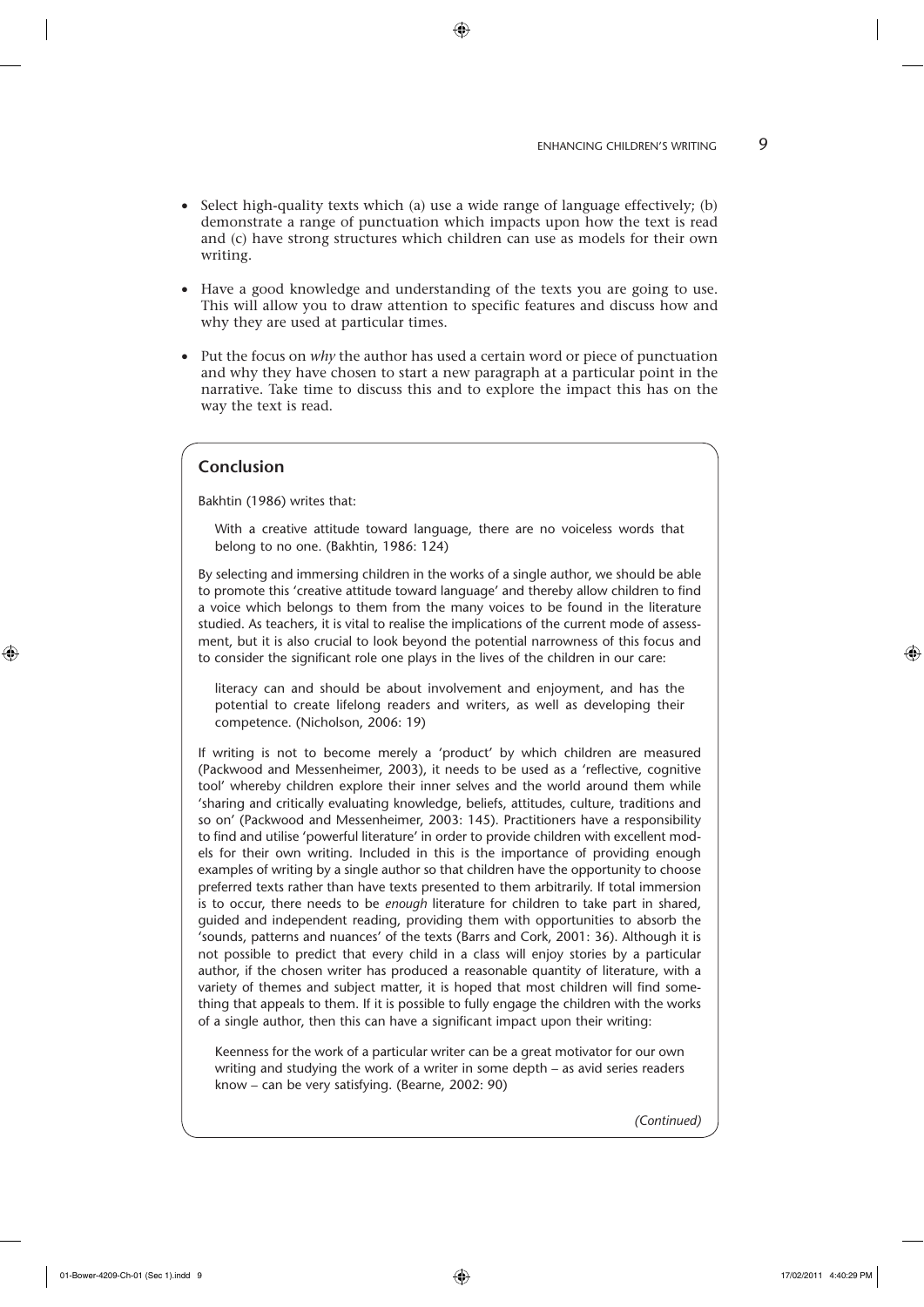#### *(Continued)*

Texts and authors can be chosen from a range of sources including online material, films, picture books, short stories, novels, poems and non-fiction. Although this chapter appears within the section entitled 'Narrative', it is important to consider how genre boundaries within literacy can be crossed to provide children with a 'broad and rich curriculum' (Rose, 2006) based upon high-quality literature. Given a choice, children might select a favourite poet and explore a range of poems in order to help them to find their own poetic voice; they might investigate non-fiction texts in the form of biographies and autobiographies to provide them with additional background information; and they might compare paper-based and on-screen texts analysing the impact and effectiveness of both. The study of the works of a single author is relevant and useful for children of all ages and abilities. With the proliferation of wonderful picture books available and the easy access to online material, it should be possible to provide children, from a very early age, with texts which they can enjoy and which will enable them to find their own voice, both within the classroom and the wider world.

◈

### **Something to read**

The seminal text *The Reader in the Writer* by Myra Barrs and Valerie Cork (published by CLPE, 2001) provides excellent case studies showing how the reading of texts and the use of drama has an impact on children's writing.

## **Something to think about**



It is important to provide opportunities for children to make links between their reading and their lives outside of school. In this chapter I have emphasised the need to give children opportunities to discuss any links and how this can impact upon their writing. Think of some other ways by which you can promote links between home and school and how you can encourage children to draw on their existing knowledge and understanding of the world and use this in their written work.

# **Something to try**

Select an author (preferably someone whose work you are not familiar with). Find out as much as you can about the author, making a note of where you find any information. Locate at least ten pieces of literature they have written and immerse yourself in their style, making notes of any significant features within their writing. If you find that their texts appeal, try them out in the classroom! Good luck and enjoy!

## References

Bakhtin, M. M. (1986) *Speech Genres and Other Late Essays*. Austin, TX: University of Texas Press.

Barrs, M. and Cork, V. (2001) *The Reader in the Writer*. London: Centre for Language in Primary Education.

⊕